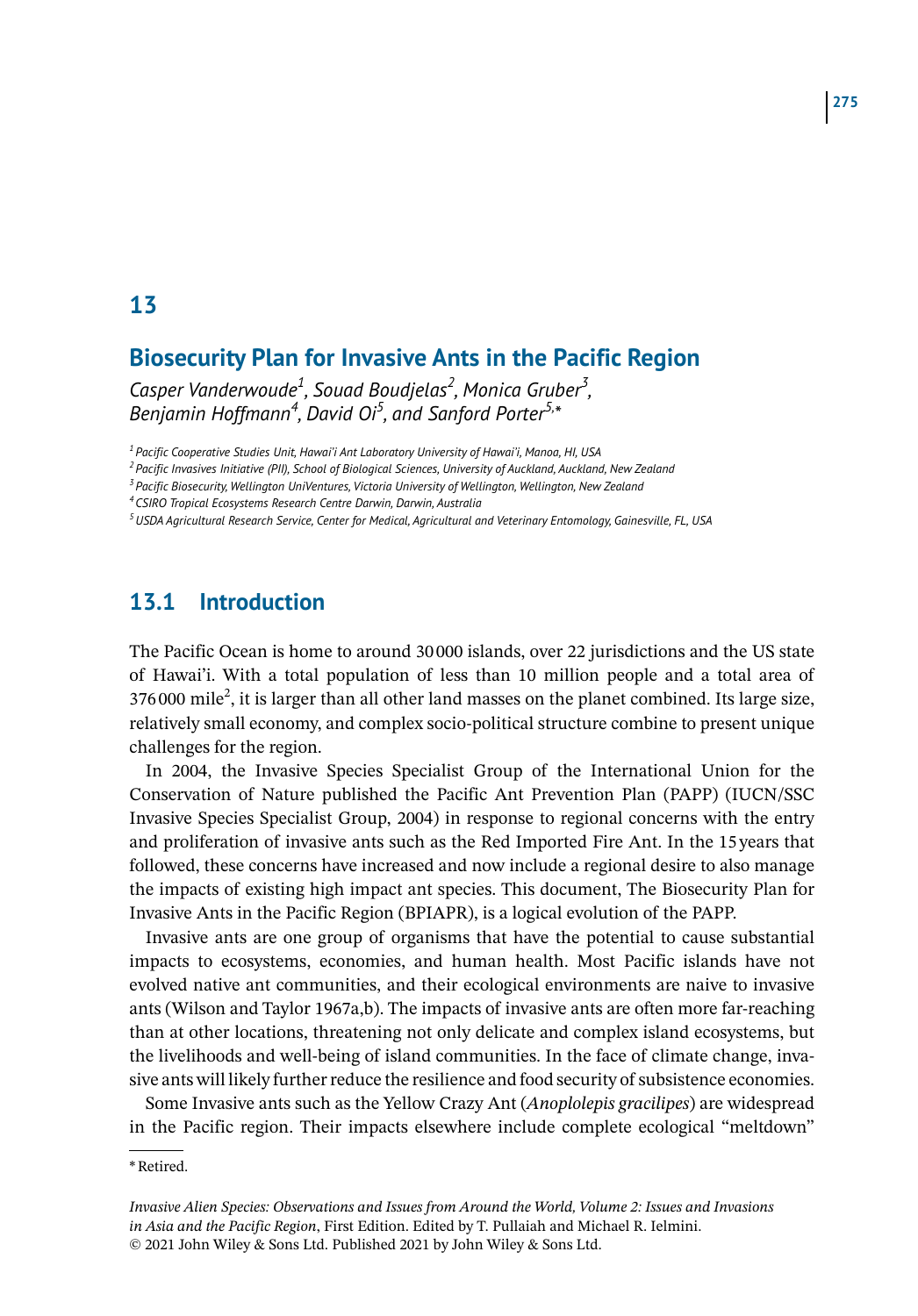such as that observed on Christmas Island in the Indian Ocean (Green et al. 2011). Predation on the indigenous red land crab in tandem with mutualisms with sap sucking insects has caused severe canopy decline and large changes to the seedbank. In other locations, such as Johnston Atoll, seabirds are unable to nest and rear young due to continual bites and predation of hatchlings (Peck et al. 2015). Episodic population explosions of Yellow Crazy Ants over-run entire islands, causing massive nuisance to people and animals (Nishida and Evenhuis 2000; Lester and Tavite 2004; Gruber et al. 2018).

The Little Fire Ant (*Wasmannia auropunctata*) is spreading rapidly through the region. This species forms massive three-dimensional supercolonies which blanket the ground layer and the forest canopy (Vanderwoude et al. 2010, 2016; Fasi et al. 2013). They sting residents, cause blindness in domestic and wild animals (Theron 2005), impede agricultural activities, and reduce forest and agricultural productivity. This species continues to spread across the Pacific with little regard for international and domestic borders.

The Red Imported Fire Ant (*Solenopsis invicta*) and the Tawny Crazy Ant (*Nylanderia fulva*), while not yet present in the region, both have the potential to cause devastating impacts to Pacific islands. The threats presented by these species are ever-present. The Red Imported Fire Ant is now present in several countries in the Pacific Rim, including China, the United States, Australia, Korea, and Japan. Some of these countries are significant trading partners with Pacific nations and territories. Even the rigorous biosecurity systems of Australia and New Zealand have been unable to exclude Red Important Fire Ants (Wetterer 2013; Spring and Kompas 2015). The Tawny Crazy Ant is spreading rapidly through south-western USA and threatens to be yet another invader in the region.

The potential threat of invasive ants to the region was highlighted in early 2001 when the Red Imported Fire Ant (*Solenopsis invicta*) was discovered in both Australia and New Zealand. The New Zealand incursion was localized (one large nest), treated, and followed by a comprehensive surveillance effort which confirmed eradication from the country (Harris and Barker 2007). Two subsequent incursions were also eradicated (Ward et al. 2006; Sarty 2009; Christian et al. 2010). A much larger infestation was detected in Brisbane, Australia. AUD 123 million, a five year, AUD \$123 million eradication program began in 2001 to combat an infestation that initially covered over 40000ha (Vanderwoude et al. 2004). After 19years, Red Imported Fire Ants are still present in Australia despite an investment of over AUD \$300 million, highlighting the difficulty and immense cost of eradication over large areas (Spring and Kompas 2015). During this time, six separate incursions have been documented, with some successful local eradications (Donaldson 2016; Wylie et al. 2016).

These invasions demonstrate how easily invasive ants are able to move into the region, even to countries with world-class biosecurity systems and highlights the importance of surveillance to enable early detection and rapid response while eradication is still feasible and costs to eradicate are relatively low. Smaller nations in the Pacific region currently do not have the same levels of resources to apply to biosecurity. Meetings in the Cook Islands (2002 Global Biodiversity Forum) and Honolulu (2002 Global Invasive Species Program workshop) further highlighted this issue to policy makers in the region.

The IUCN Invasive Species Specialist Group convened a workshop in 2003 with the aim of developing a regional plan to combat the threats of new introductions and to mitigate the impacts of existing invasive ant species in the region. This meeting, held in Auckland during September 2003, resulted in the compilation of a PAPP in 2004 that encompassed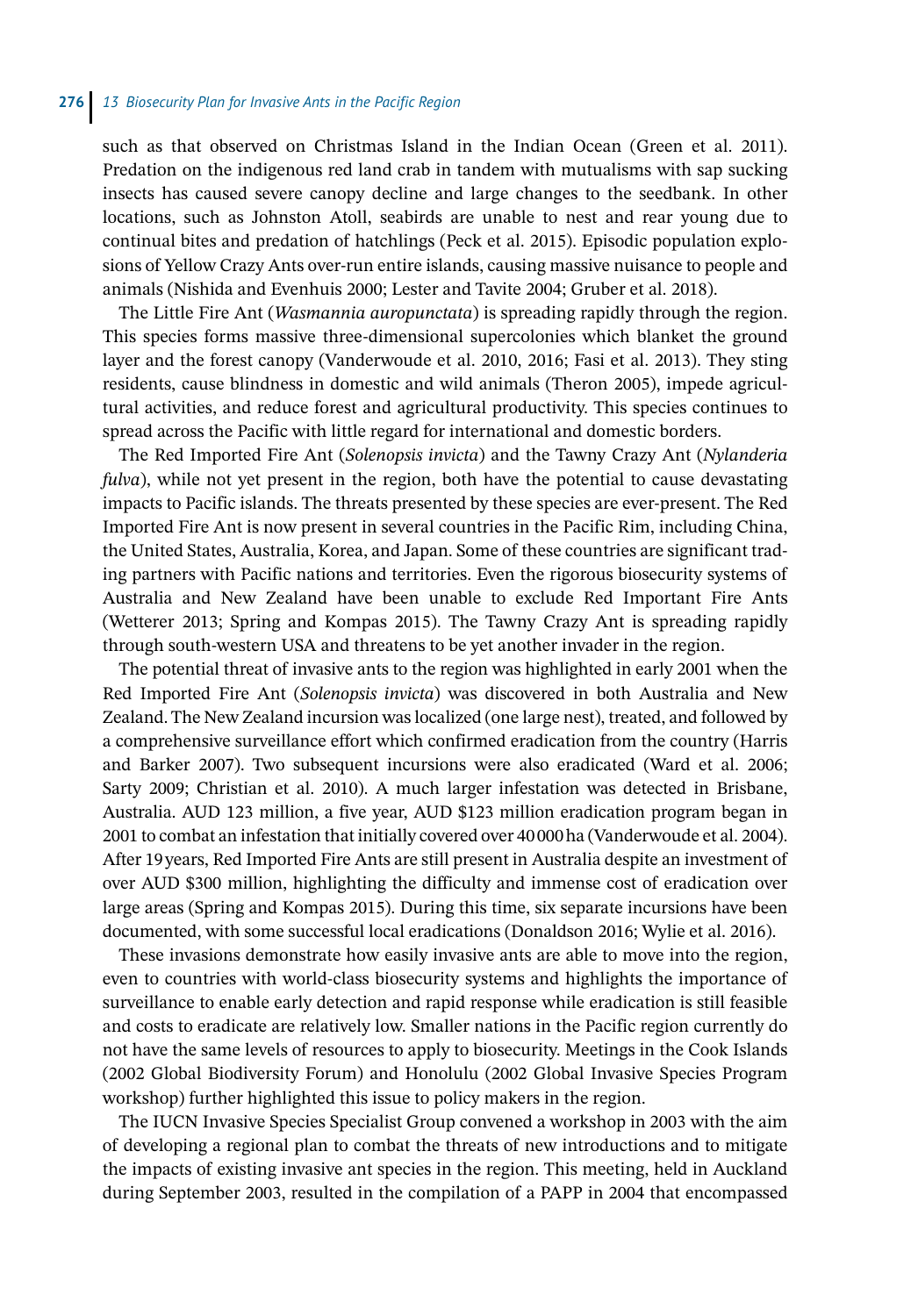RIFA and other exotic invasive ants with documented negative impacts. This plan was presented and endorsed at a subsequent meeting of the Pacific Plant Protection Organization (PPPO) and the Secretariat of the Pacific Community (SPC) agreed to be the lead agency in implementing the plan. While some elements of the plan have been addressed in the years since, by various groups, these efforts have been largely uncoordinated.

In the years since the original 2004 Pacific Ant Prevention Plan was drafted, the invasive ant species landscape in the Pacific region has changed considerably. The Little Fire Ant (*Wasmannia auropunctata*) has emerged as the most devastating ant species in the region. In 2003, this species was confined to the Solomon Islands, New Caledonia, the outer islands of Vanuatu, and had just been detected on Hawai'i island and Tahiti. From that time to the present (2020), it has spread to Papua New Guinea, French Polynesia (Moorea, Rurutu islands), Vanuatu (Espiritu Santo and Efate), the Federated States of Micronesia, Hawai'i (Oahu, Kauai and Maui), Australia, American Samoa, Fiji, and Guam. Red Imported Fire Ants continue to be detected – on two occasions in New Zealand, and in Australia (Sydney and Gladstone), as well as another new incursion in Brisbane (Donaldson 2016). Impacts from sporadic, eruptive infestations of Yellow Crazy Ants (*Anoplolepis gracilipes*) are often observed around the Pacific, including Tokelau (Lester and Tavite 2004; Gruber et al. 2018), Johnston Atoll (Peck et al. 2015), Hawai'i (Reimer 1994), and elsewhere (O'Dowd and Green 2009). Additionally, Singapore Ants (*Trichomyrmex destructor*) continue to spread within the Republic of Palau (Olsen and Miles 2005; Wetterer 2009) and elsewhere throughout the region. More detailed information on the current distribution of invasive ants may be found online (Gruber et al. 2017)

## **13.2 What Makes Invasive Ants "invasive"?**

Social insects such as bees, wasps, termites, and especially ants are among the most successful invasive organisms. Over 140 ant species have been transported outside their native range (Wetterer 1997; McGlynn 1999). Of these, a dozen or so stand out as species that cause widespread environmental, economic, or social impacts (Holway et al. 2002; Kirschenbaum 2007; Bertelsmeier et al. 2015). It is not surprising therefore that ants feature prominently on the World Conservation Union's (IUCN) selection of 100 of the world's worst invasive species (Lowe et al. 2000). Five of the 18 terrestrial invertebrate species on this list are ants.

Sociality is one of the key factors that contribute to the success of ants as invaders. It bestows a number of unique mechanisms that enhance survival and success. The extent to which sociality assists survival is substantial and includes such benefits as group protection against predators (Holldobler and Wilson 1995), organized resource exploitation (Rowles and O'Dowd 2007), aggressive colony defense (Bertelsmeier et al. 2015), and buffering against environmental changes (Moller 1996). In addition to sociality, invasive ants share a suite of other characteristics which set them apart from non-invasive ant species (Passera 1994). These characteristics enhance their ability to survive and thrive in new habitats and include:

- Polygyny or the presence of multiple queens within a colony (Holldobler and Wilson 1977),
- The formation of large interconnected supercolonies (Chen and Nonacs 2000),
- High levels of aggression toward other ant species (Kirschenbaum and Grace 2007)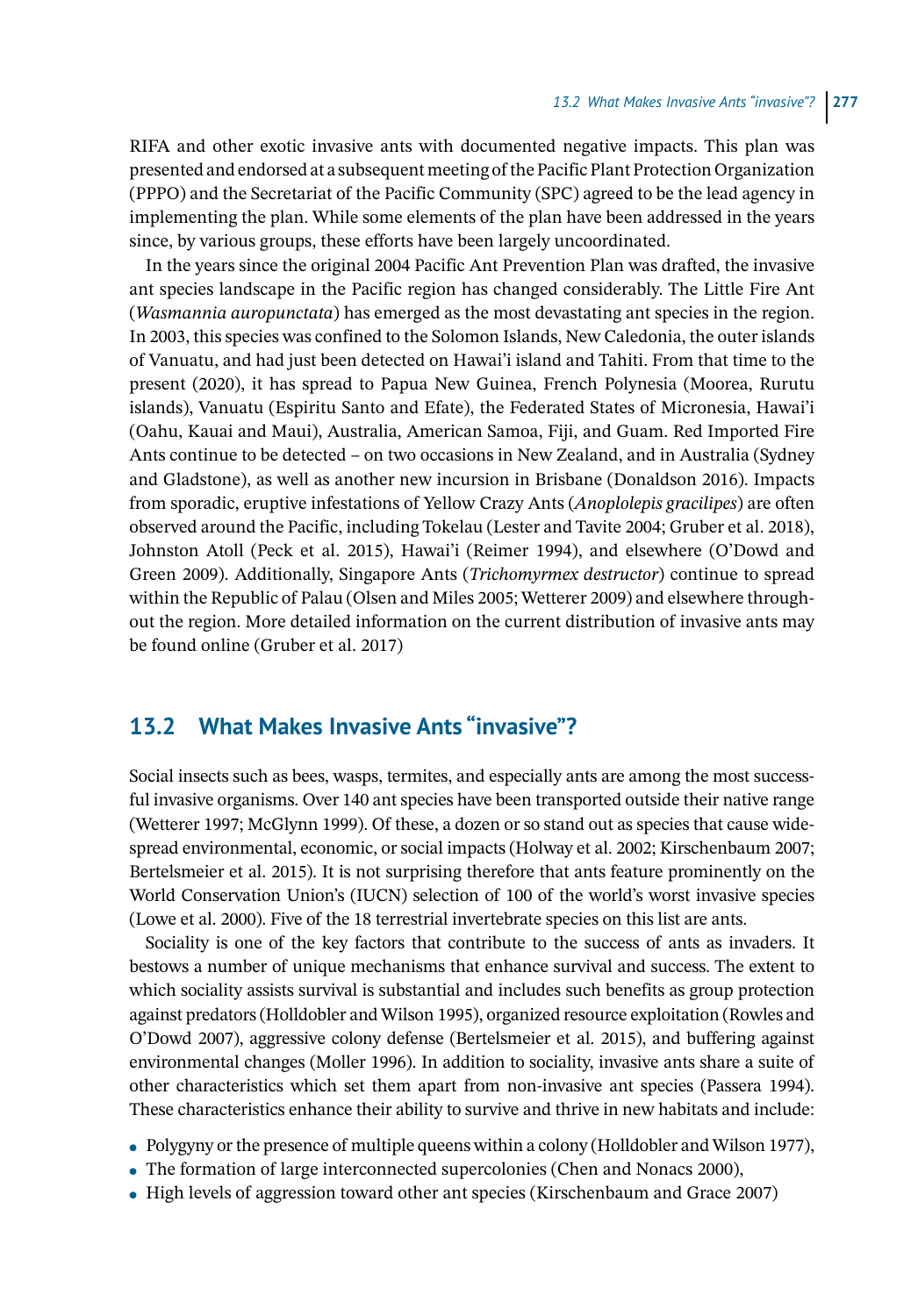- Colony formation by budding instead of nuptial flight (sociotomy) (Holldobler and Wilson 1977);
- $\bullet$  Frequent dispersal via human commerce (Mack et al. 2000), and
- Formation of symbiotic relationships with common plant pests such as mealybugs, plant hoppers, and aphids (Way 1962).

#### **13.2.1 Polygyny**

Typically, an ant colony consists of a single fertilized female (the queen) attended by her daughters, which are sterile female workers. Winged (alate) males and females with functional ovaries are produced seasonally, and these normally depart the nest to mate and initiate new colonies (Holldobler and Wilson 1990). Worker ants are able to distinguish individuals of their colony from those of other colonies of the same species (kin recognition) and will defend their territory from incursion by ants of the same species with the same degree of aggression as they would from incursion of their territory by a different species. This kin recognition is mostly pheromone (or odor) derived.

Polygyne or multiple queen colonies are another social form that occurs in a minority of ant species (Moller 1996) and in virtually all invasive ones. The presence of more than one fertile queen in a colony bestows it with competitive and survival advantages including increased production rates of workers and a lower risk of colony death as a consequence of queen mortality. The workers in these colonies are not all sisters, as is the case for monogyne (single queen) colonies, because they are not daughters of a common queen. Many invasive ant species are polygyne in their invaded ranges yet monogyne in their native range, suggesting this character is selected by, or a consequence of the invasion process.

An extreme example of polygyny can be found in the case of the Little Fire Ant (*Wasmannia auropunctata*). In its invaded range, this species forms three-dimensional supercolonies with extraordinary densities of more than 220 million individuals per hectare (Souza et al. 2008). The mean worker–queen ratio in these populations is around 400 : 1 (Ulloa-Chacon and Cherix 1990) which means there can be as many as 550 000 queens per hectare. High queen densities confound efforts to control this species because even a small number of surviving queens allows populations to recover from treatment in a few weeks.

#### **13.2.2 Supercoloniality**

Invasive ants often form interconnected supercolonies, which may extend for many hectares. This "supercoloniality" is closely associated with the trait of polygyny and the lack of aggression exhibited by worker ants toward neighboring colonies. Often, there are frequent exchanges of individuals, larvae, and food resources between nests (Passera 1994). This offers many advantages to invading ants. The greatest advantage is the reduction in energy expended defending territory. Interconnected colonies only need to defend the outer borders of jointly held territory. The energy saved by this can then be devoted to increased foraging, for example, allowing greater rates of colony expansion. In some cases, for example Argentine Ants (*Linepithema humile*), supercolonies may extend over huge areas of many square kilometers and even entire cities (Suhr et al. 2009).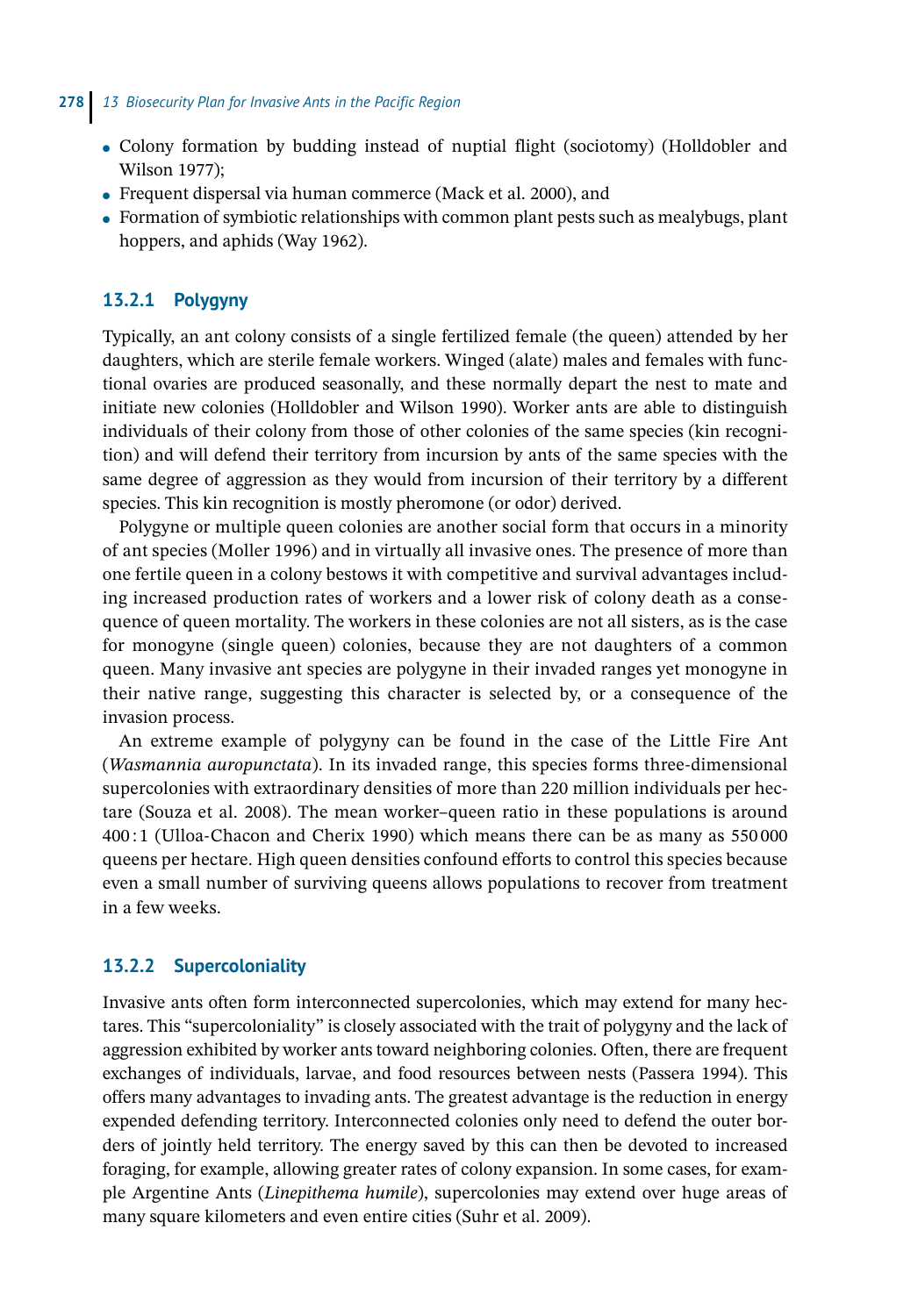#### **13.2.3 High Interspecific Aggression**

Of the invasion by the Big Headed Ant (*Pheidole megacephala*) in Australia, Tryon (1912) wrote:

*other kinds of ants vanish before them. They will quite exterminate the large communities of the "meat-ants" – Iridomyrmex and of Lasius spp. as well as of Formicidae, belonging to the genera Camponotus, Polyrhachis, Leptothorax, Crematogaster, Monomorium, etc. Even the "Green Head Ant," Ectatomma metallicum, that stings with such virulence forms no exception in this respect*.

(Tryon 1912)

Invasive ants behave very aggressively toward other species that are found within their foraging territory, including ants of other invasive species. As an example, Argentine ants frequently attack newly mated queens of other ant species and interfere with the establishment of new nests (Human and Gordon 1996). However, the most substantial interactions occur at or near food resources. Argentine ants monopolize food sources, which they actively defend from other ant species (Holway 1999). In California, this causes some native ants to abandon food sources and some species permanently relocate following several aggressive interactions (Human and Gordon 1996). As a result, Argentine ants are able to acquire the majority of resources to the detriment of other species, reduce competition for resources, and weaken any biotic resistance that might be present.

#### **13.2.4 Reproduction by Budding**

For many ant species, mating occurs in-flight as part of a synchronized mating flight of winged males and virgin queens, after which newly fertilized queens normally land and attempt to start a new colony. There are substantial risks associated with this activity as the newly inseminated queens are exposed to predatory action, parasitism and attack from enemies (Holldobler and Wilson 1990) in the search for a suitable habitat and their subsequent attempt at producing the first clutch of workers.

For some invasive ant species, mating can occur within or very near the nest and may or may not be in-flight. Newly inseminated queens rejoin the parent nest, sometimes leaving on foot with a small group of attendant workers to form a new locus of the main nest but remaining connected to the parent nest. This process is called budding and carries with it a far lower risk of failure, because many of the causes of mortality, while in-flight and during colony establishment, are eliminated. The queens are provided with the protection of the natal nest, and there is a high likelihood that suitable nest sites will be found close to the original nest (Rao et al. 1991). Through this process, the invasion locus can expand and fuse to form a dense population and a continuous invasion front (Porter and Savignano 1990) which is highly resistant to predatory forces.

#### **13.2.5 Dispersal Via Human Commerce**

Long range spread of invasive ants is often facilitated by human commerce. Colony fragments containing a fertile queen and enough workers to maintain a functional colony are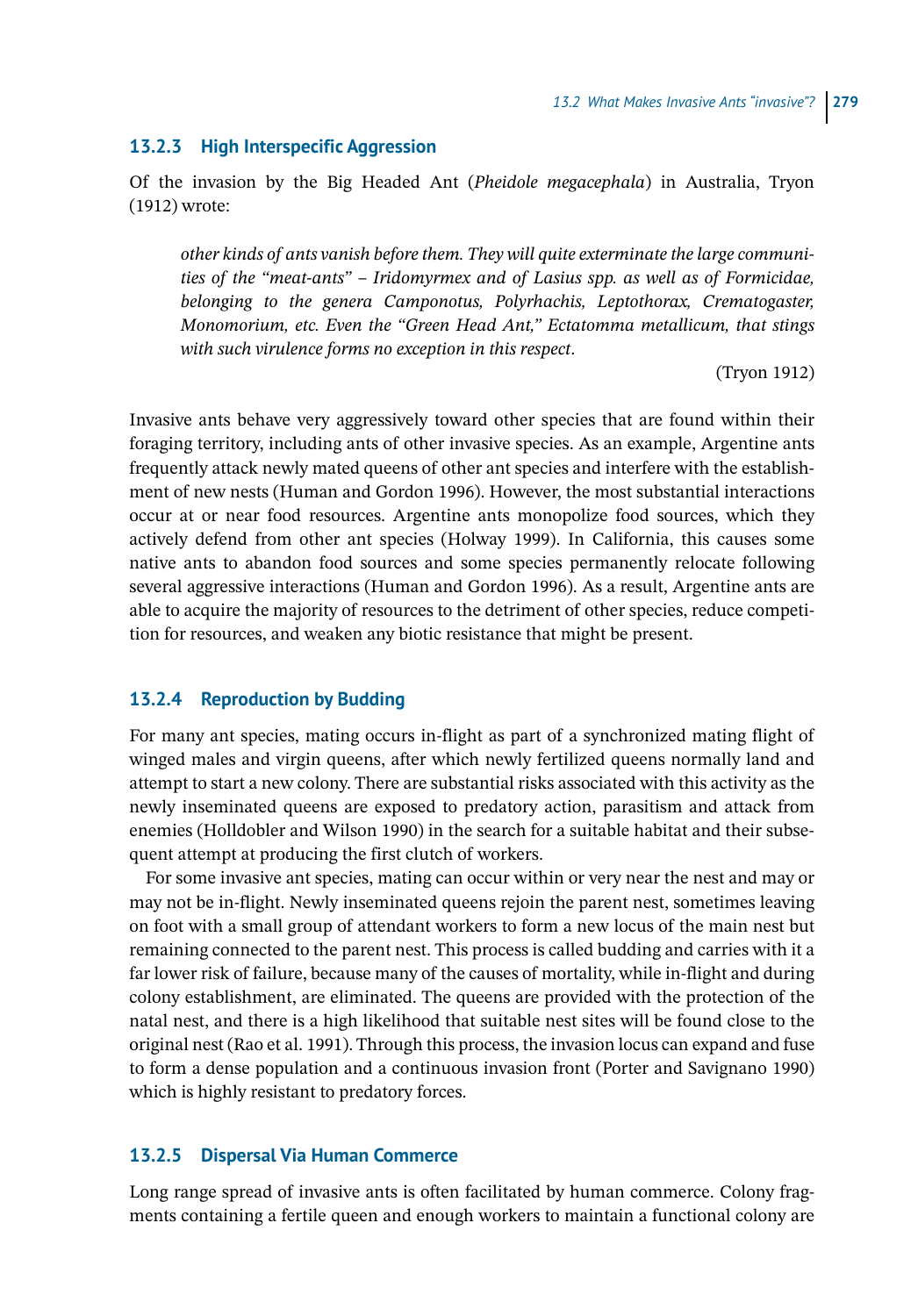carried with cargo or in conveyances such as shipping containers, to new locations. This phenomenon is not new and has its origins as early as the 1600s when Spanish galleons traded between the Philippines and Mexico (Gotzek et al. 2015), bringing with them Tropical Fire Ants (*Solenopsis geminata*). The Big Headed Ant *Pheidole megacephala* was carried throughout the Pacific region in the 1800s, including Australia by ships carrying produce. It is no surprise that this species established so readily: as few as 10 workers attending a single inseminated queen are sufficient to start a new invasion of this species (Chang 1985). The Hawaiian archipelago contains no native ants (Reimer et al. 1990), yet over 50 ant species have arrived and established since European contact (Lee et al. 2015).

Not all long-distance dispersal events are accidental or a consequence of shipping. The Little Fire Ant, for example, was deliberately introduced as a biological control of pests in plantations in west Africa (Ndoutoume-Ndong and Mikissa 2007), the Solomon Islands (Ikin 1984), most likely Florida (Wheeler 1929), and New Caledonia. There is also ample evidence that Yellow Crazy Ants were used as biological control in agriculture (Department of Education Papua New Guinea 1988).<sup>1</sup>

#### **13.2.6 Symbiotic Relationships with Plant Pests**

Many Hemiptera (scales, mealybugs, whiteflies, aphids, and planthoppers) are serious plant pests. They feed on the sap of target plants and use this as a source of nutrition. Many of these insects benefit from the presence of ants. Some ant species "farm" hemipteran species, protecting them from predators and parasites and moving them to good feeding locations. In return, the ants harvest honeydew from these species, a liquid rich in sugars. The combination of ants and hemipterans can be devastating to plant health.

Although not a trait exclusive to invasive ants, invasive ants are accomplished farmers of Hemiptera (Helms and Vinson 2002), and this contributes to invasive ant populations reaching much higher densities than the ants they replaced (Helms and Vinson 2008), sometimes by a factor of 6:1 (Morrison 2016). The Red Imported Fire Ant for example does not often forage on plant foliage; however, it is widely associated with root mealybugs (Helms and Vinson 2002). The Yellow Crazy Ant is able to completely change the structure of forests it has invaded through novel mutualisms. On Christmas Island in the Indian Ocean, this ant feeds on the red land crab (the major detritivore) as well as tending Hemiptera in the forest canopy (Neumann et al. 2016). The combination of two introduced species in a mutualistic relationship is so strong that it caused the "meltdown" of the entire ecosystem (O'Dowd et al. 2003; Green et al. 2011). The Little Fire Ant often tends common plant pests in native forests and agriculture (Delabie and Cazorla 1991; de Souza et al. 1998; Fasi et al. 2013) as does *Pheidole megacephala* (Bach 1991; Jahn and Beardsley 1994; Taniguchi et al. 2005).

## **13.3 The Biosecurity Plan for Invasive Ants in the Pacific Region**

The Biosecurity Plan for Invasive Ants in the Pacific Region is intended for use by all island nations, states, and jurisdictions within the Pacific region: American Samoa, Australia, Cook Islands, Federated States of Micronesia (FSM), Fiji, French Polynesia, Guam, Hawai'i, Kiribati, Marshall Islands, Nauru, New Caledonia, Niue, Northern Mariana Islands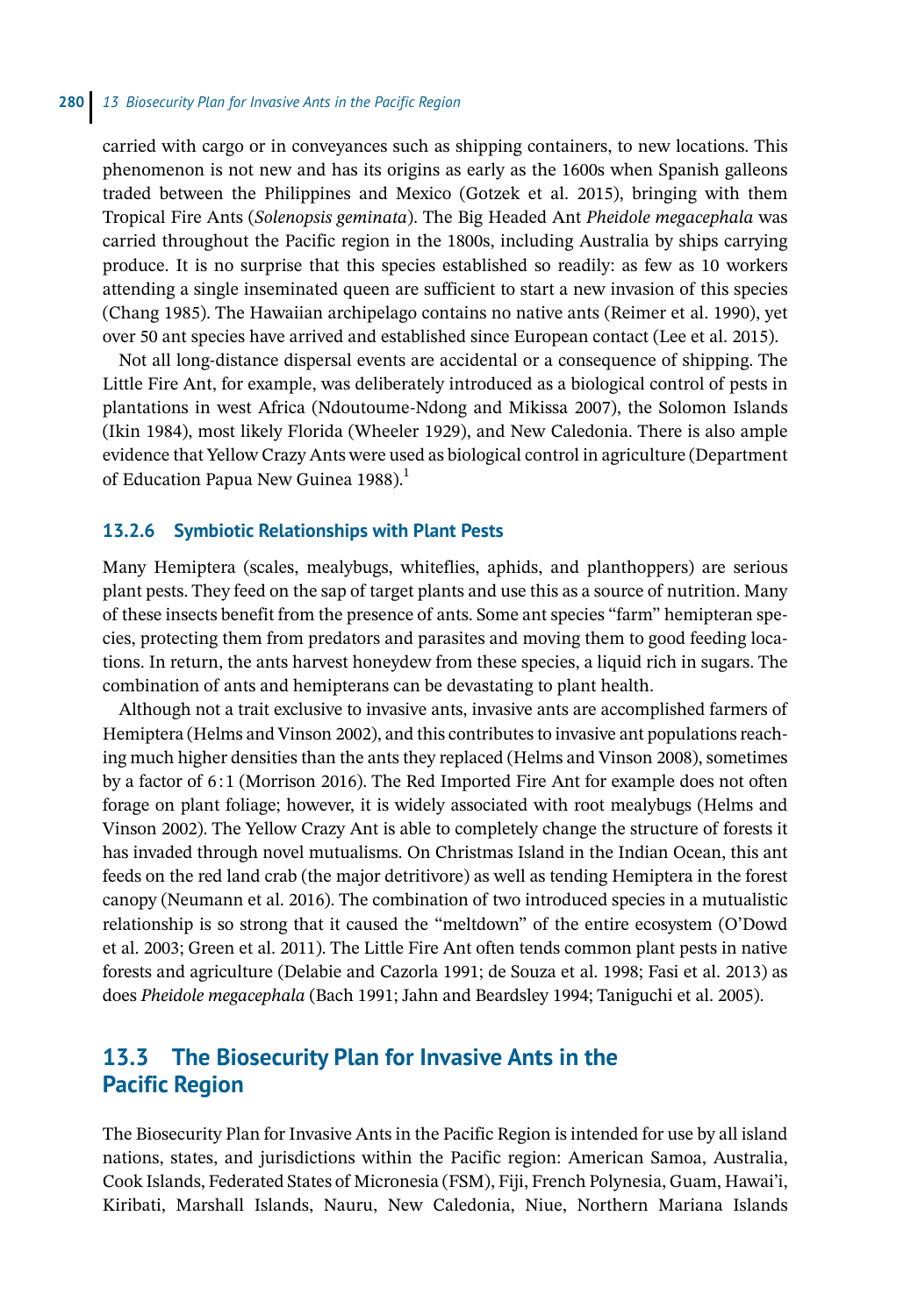(CNMI), New Zealand, Palau, Papua New Guinea (PNG), Pitcairn Islands, Samoa, Solomon Islands, Tokelau, Tonga, Tuvalu, Vanuatu and Wallis, and Futuna.

The plan has six main objectives:

- Prevent the entry of invasive ants into the Pacific region and prevent their subsequent spread to new locations within the region,
- Implement an efficient and effective early detection and incursion response system for invasive ants that operates at regional, jurisdictional, and island scales,
- Mitigate the impacts of priority invasive ants already present in the region,
- Increase awareness of invasive ant issues and increase the level of public, community and legislative cooperation,
- Enhance capacity for invasive ant biosecurity and management, and
- Develop an active research program that provides practical improvements in detection and management of invasive ants.
	- a) Actions needed to prevent the entry and establishment of invasive ants
		- i) Legislation
			- Identify existing legislation, policy, and standards which support regulatory activities.
			- Ensure the measures under this Plan fit within existing legislation or are considered during development of new legislation.
		- ii) Risk analyses
			- Identify the most appropriate international risk assessment framework and adapt this framework to be appropriate for use in the region.
			- Periodically conduct risk assessments to identify invasive ant species likely to pose the greatest threat in the Pacific.
				- ⚪ Collate up-to-date biological, ecological, and distribution information to assist with risk identification.
				- ⚪ Collate up-to-date information on trade pathways and trade volumes into and within the region.
				- $\circ$  Produce a regional and country-specific analysis of factors to estimate risk of establishment.
				- ⚪ Review information on known and potential economic, environmental and social impacts as they apply to the region.
			- Engage trade support agencies within each jurisdiction and make risk assessments available to them, encourage multilateral negotiators to consider these at regional level.
		- iii) Operations
			- Through the adoption of a risk management approach, prioritize invasive ant risks at the border and develop and implement risk reduction practices to address these.
			- Develop best-practice operational systems that are appropriate for jurisdictions within the Pacific region.
			- Assess current capacity (including funding access and needs) for implementation of best-practice operational systems for each jurisdiction and support actions that increase jurisdictional capacity.
			- Review and audit operational systems at regular intervals.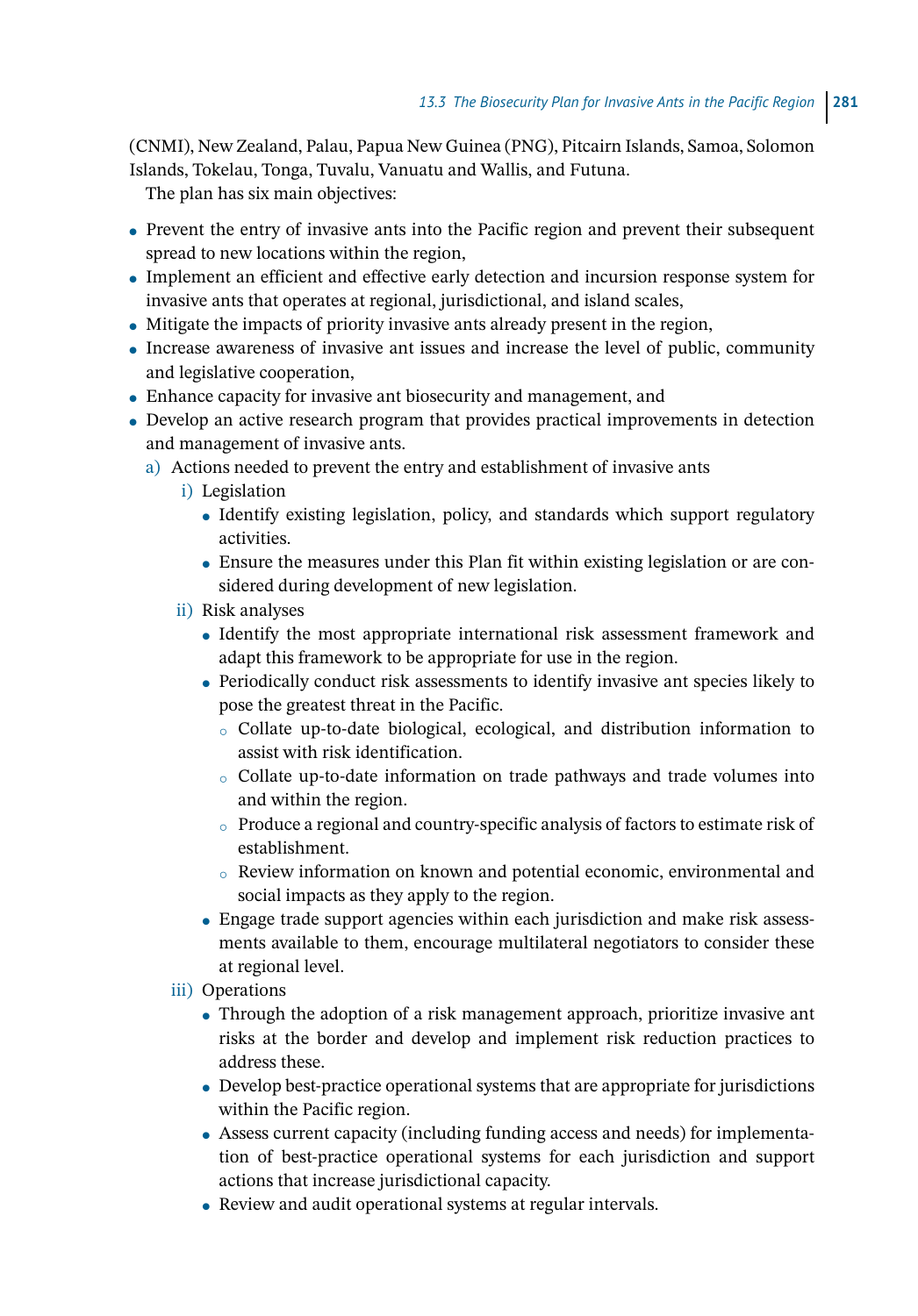- b) Actions needed to implement an efficient and effective early detection and response system.
	- i) Early detection
		- Use risk analyses to identify high risk surveillance sites (i.e. arrival entry points and unloading facilities).
		- Collate baseline information on invasive ants currently present in countries and territories.
		- Develop uniform standard operational procedures for surveillance.
		- Identify gaps in capacity, capability and resources and investigate ways to fill them.
		- Develop communication and data sharing protocols and mechanisms.
		- Develop mechanisms to review and modify overall surveillance systems strategy.
		- Define national and regional reporting requirements and protocols for new invasive ant detections.
	- ii) Incursion Preparedness
		- Ensure stores of equipment, supplies, and approved chemicals are immediately available for use in the event of an emergency response.
		- Develop a network of persons with expertise both within jurisdictions and the region.
		- Ensure sufficient funding is available in the event of an emergency response.
		- Identify training and capability shortfalls and develop learning packages to fill these gaps.
	- iii) Emergency response procedures
		- Develop emergency incursion response plans for priority invasive ant species that are appropriate for jurisdictions within the Pacific region.
		- Establish national and regional reporting protocols for new detections.
		- Conduct regular incursion simulations to test incursion response plans and support systems.
		- Develop a mechanism to review and modify standard operating procedures as new methodologies become available.
	- iv) Within-region sources of taxonomic expertise
		- Encourage the development of insect collections, herbaria, and taxonomic personnel within colleges, universities, and biosecurity agencies within the region.
		- Foster taxonomic personnel within the region and provide opportunities for professional development and interaction with colleagues worldwide.
- c) Actions needed to mitigate the impacts of invasive ants already present in the region
	- i) A prioritized list of species targeted for ongoing management
		- Compile a prioritized list of existing invasive ant species at regional, jurisdictional and island levels.
		- Develop management plans for high-priority species at regional and jurisdictional levels.
	- ii) Availability of equipment, supplies, approved chemicals, and trained staff to address ongoing management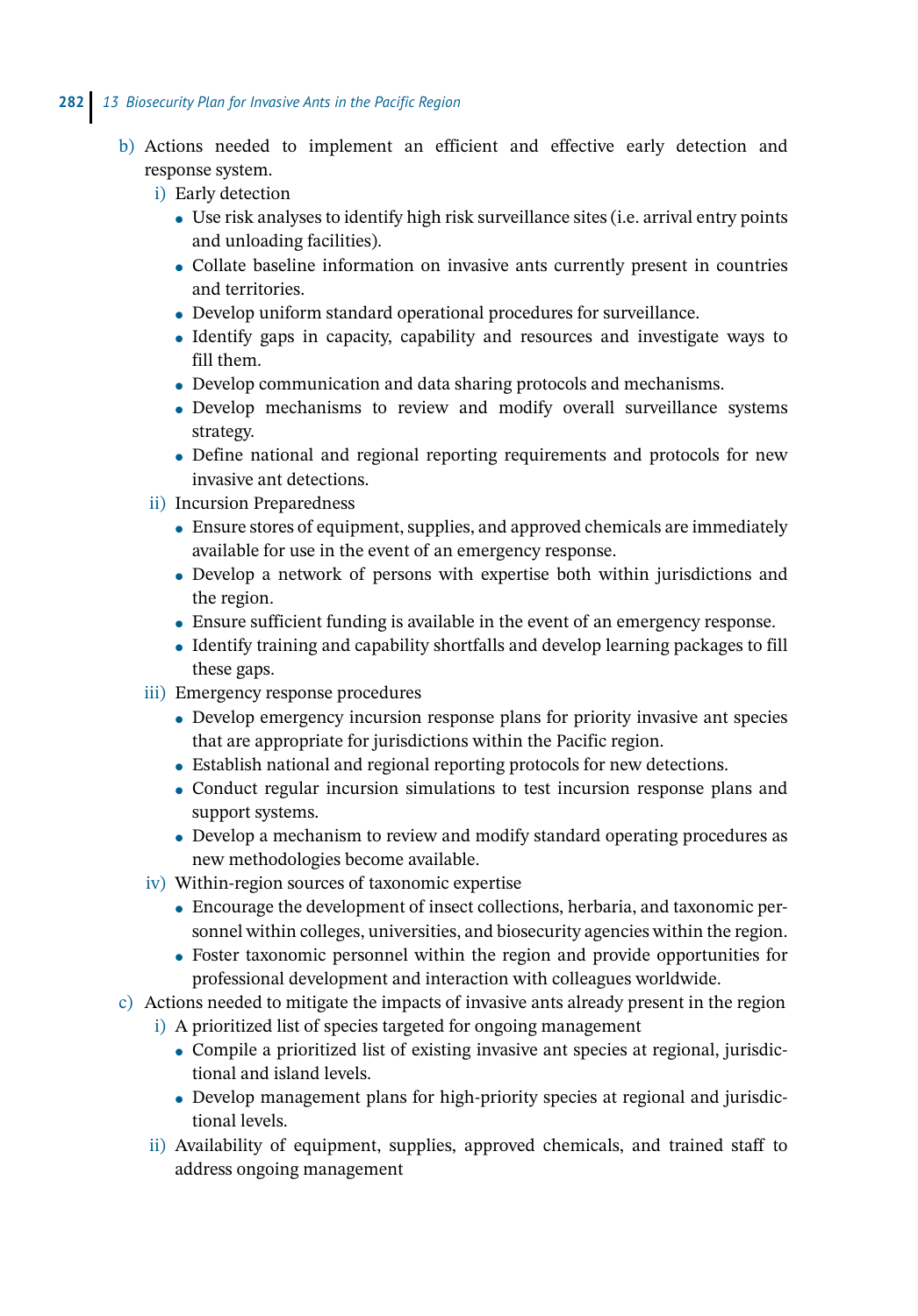- Ensure a supply of equipment and supplies to manage existing species is available to jurisdictions
- Develop and implement training packages for managers.
- Encourage country or island specific mitigation projects that utilize outside expertise to include training components for in-country personnel.
- iii) Development of within-region ant management expertise
	- Foster the establishment of a regional network of practitioners with ant management skills and capability.
	- $\bullet$  Develop strong links between practitioners and the applied research community.
	- Provide professional development opportunities for within-region practitioners including collaboration interaction with colleagues worldwide.
- d) Actions needed to increase awareness of invasive ant issues
	- i) Develop a common pool of resource materials for regional/national use (e.g. photos, information, fact sheets, contact lists, school curriculum suggestions).
	- ii) Agree on a regional coordinating body/agency.
	- iii) Identify links with other successful complementary invasive species awareness programs
	- iv) Develop a communication plan.
	- v) Identify key contacts (spokesperson) within each country.
	- vi) Identify resource requirements and potential sources.
	- vii) Ensure awareness materials are developed to most effectively achieve the goal at regional, national, and local levels.
- e) Actions needed to enhance capacity for invasive ant management
	- i) Establish a network of researchers who focus on invasive ant management.
	- ii) Select a regional coordinating person, body/agency.
	- iii) Convene regular workshops to disseminate results and prioritize research needs that include practitioners, extension personnel, and policy staff as a mechanism for information dissemination and priority setting.
- f) Actions needed to develop an active research program
	- i) Develop a list of research needs prioritized by practitioners and stakeholders within the region.
	- ii) Identify availability, gaps, and sources of funding for research.
	- iii) Establish clear dissemination pathways for research results.
	- iv) Facilitate annual publication of research agenda and deliverables.
	- v) Convene regular workshops to disseminate results and prioritize research needs that include practitioners, extension personnel, and policy staff as a mechanism for information dissemination and priority setting.

# **13.4 The Case for a Regional Approach**

Pacific island nations and jurisdictions have a common interest in preventing the entry of invasive ants and other invasive species. As demonstrated by the relentless spread of *Wasmannia auropunctata*, invasive ant species that enter the Pacific region will invariably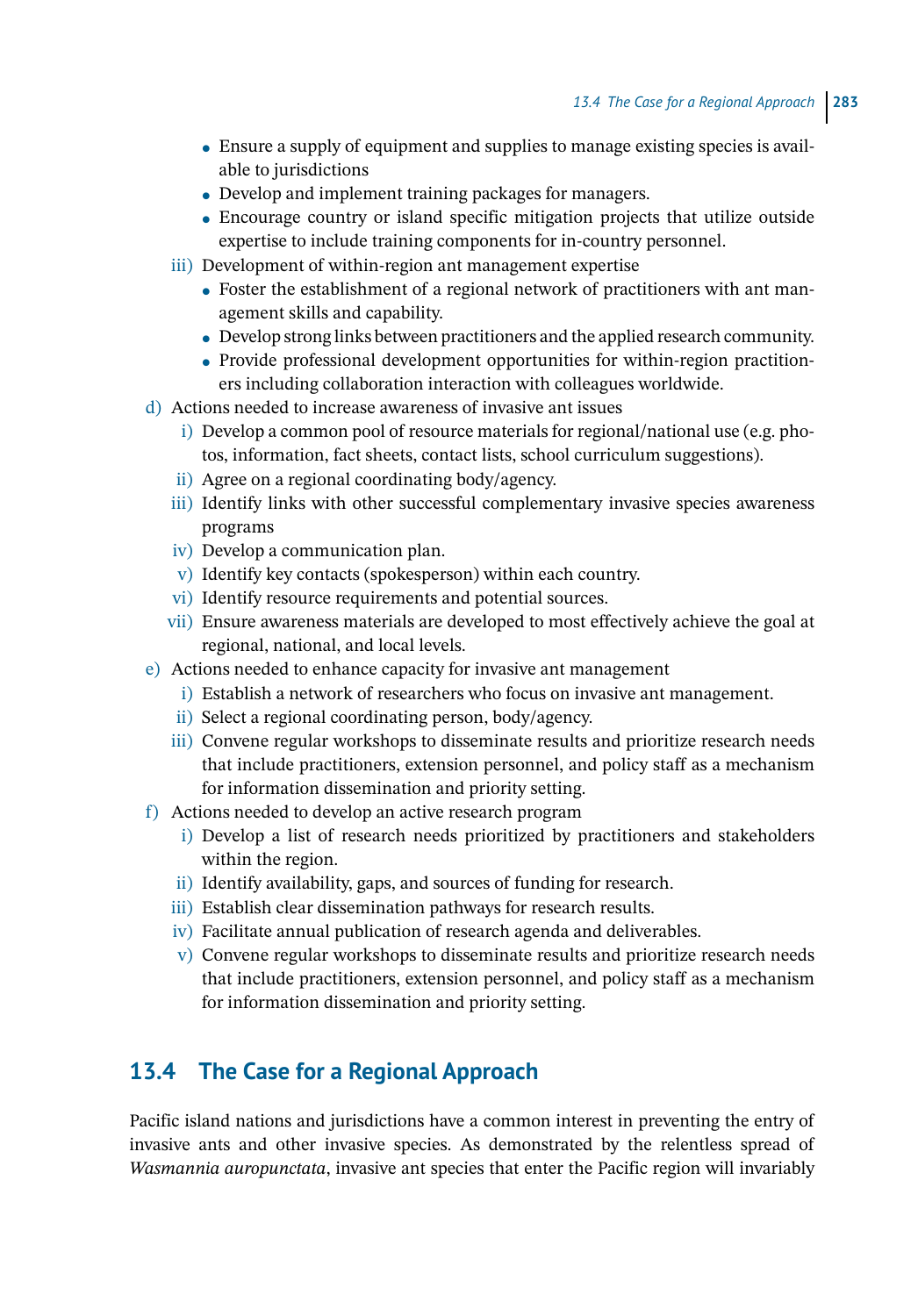be introduced to nearby jurisdictions through the movement of people and cargo. Thus, it is in every jurisdiction's interest to prevent the entry of new invasive species to the entire region.

Existing control and eradication methodologies for invasive ants, including choice of pesticide, application equipment, schedule, delimiting, and post-treatment monitoring, are often not successful (Hoffman et al. 2011) or untested in island ecosystems (Stanley 2004). Additionally, these methodologies are often species-specific or work in one location but not others. They are also often species-specific and can require a degree of technical ability not easily learned from written instructions. Application equipment can also be costly or not easily procured. The availability of technical specialists and equipment within the region would do much to alleviate these barriers.

One way of addressing this shared stake in the regional status of invasive ants is through collaborating in efforts to prevent and manage the entry of these species. The average per capita gross domestic product (GDP) of small Pacific nations is approximately one tenth of the developed world (International Monetary Fund 2020), and implementing some aspects of this plan would be beyond the economic reach of many jurisdictions individually, but may be possible if jurisdictions worked cooperatively to implement this plan.

Central to implementation of this plan is a broad consensus from Pacific nations to implementation, appointment of a regional coordinator, and funding to ensure the longevity of the program. As several CROP agencies are tasked with coordinating biosecurity and these types of activities in the region, it makes sense that the coordination role is also undertaken by them. Key candidates are SPREP (whose mandate is invasive species), and SPC, whose mandate is biosecurity. Recently, SPREP initiated a permanent Pacific Regional Invasive Species Management Support Service (PRISMSS), with SPC as a founding partner, but which welcomes participation by all parties with the common goal of practical action to prevent and manage invasive species throughout the Pacific.

A regional, coordinated approach to biosecurity focussing on a single taxa group is not new to the region. The Pacific Fruit Fly Programme, for example, was established in 1989 (and ran for more than a decade). This programme was sponsored by the Australian Government, the United Nations Development Programme (UNDP), and New Zealand Government and executed by the SPC and implemented by the Food and Agriculture Organization of the United Nations (FAO), in conjunction with the national governments. The aim of this programme was to enhance production and export of fresh fruits by managing fruit flies and hence, improving farmers' incomes, food security, and rural employment. The programme was successful not only at building in-country capacity for the prevention and management of fruit flies across the region but more importantly getting the countries/territories themselves to take the lead on this issue and institutionalizing best practices for the prevention and management of fruit flies within mandated authorities. This is what we are aiming to achieve for invasive ants through the implementation of the BPIAPR.

### **Note**

1 These attempts at biological control should not be confused with the science of biocontrol where all possible precautions are taken before release of any organism.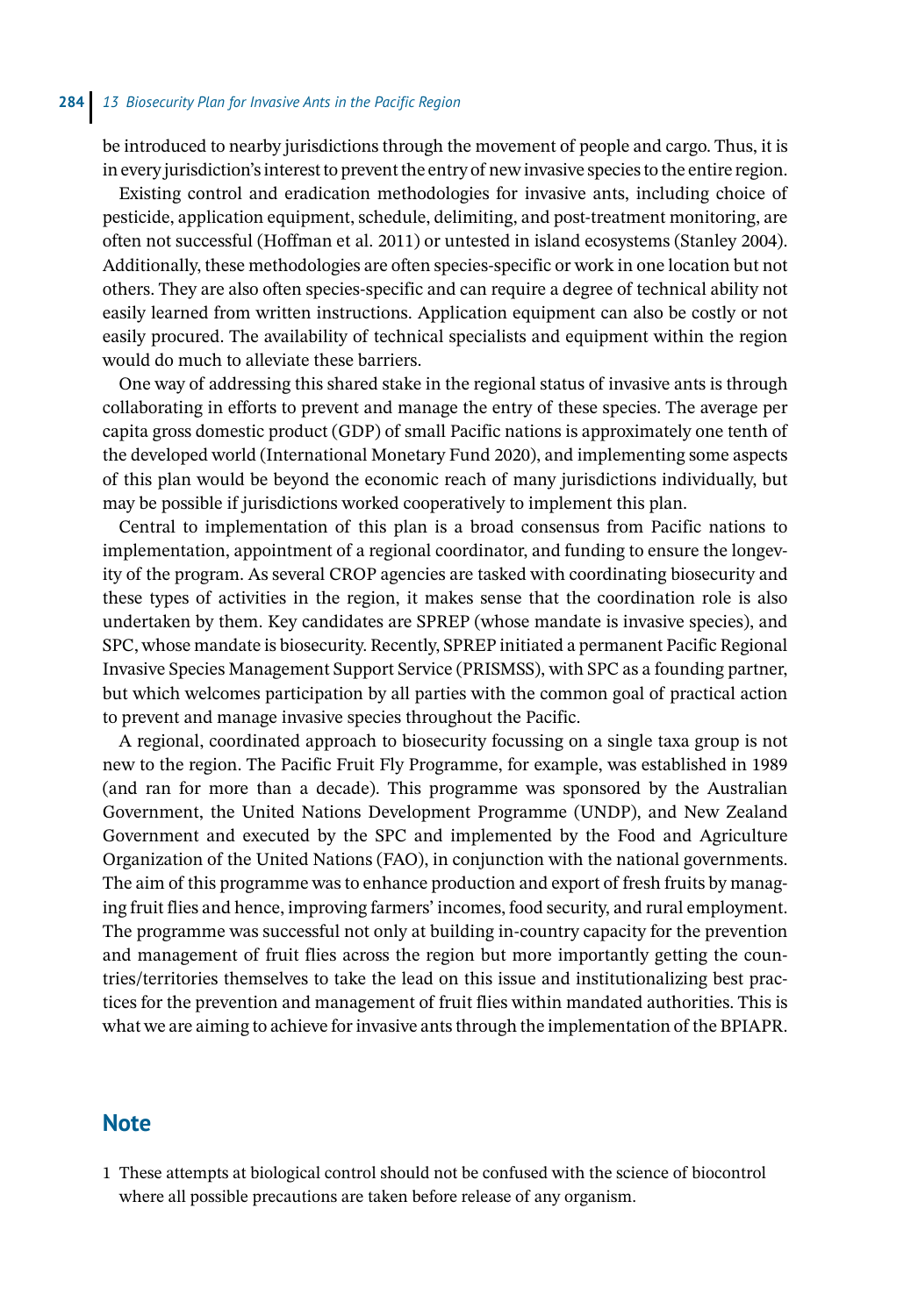### **References**

- Bach, C.F. (1991). Direct and indirect interactions between ants (*Pheidole megacephala*), scales (*Coccus viridis*) and plants (*Pluchea indica*). *Oecologia* 87: 233–239.
- Bertelsmeier, C., Avril, A., Blight, O. et al. (2015). Different behavioural strategies among seven highly invasive ant species. *Biological Invasions* 17: 2491–2503.
- Chang, V.C.S. (1985). Colony revival, and notes on rearing and life-history of the big-headed ant. *Proceedings of the Hawaiian Entomological Society* 25: 53–58.
- Chen, J.S.C. and Nonacs, P. (2000). Nestmate recognition and intraspecific aggression based on environmental cues in Argentine ants (Hymenoptera: Formicidae). *Annals of the Entomological Society of America* 93: 1333–1337.
- Christian, S., Sarty, M., Bissmire, S., Hammond, D., and Matson, L. (2010). Red imported fire ant (rifa) response Napier, New Zealand. *International Invasive Ant Management Workshop*. CSIRO, Darwin, Australia.
- Delabie, J.H.C. and Cazorla, I.M. (1991). Damages caused by *Planococcus citri* Risso (Homoptera: Pseudococcidae) to the production of cocoa tree. *Agrotropica* 3: 53–57.
- Department of Education Papua New Guinea. (1988). *Cocoa and coffee in Papua New Guinea*. Department of Education Papua New Guinea.
- Donaldson, L. (2016). Brisbane detection sparks fire ant response. In: Queensland Department of Agriculture and Fisheries (Ed.), *Queensland Government Press Release 2-26-2016*, Brisbane Australia.
- Fasi, J., Brodie, G., and Vanderwoude, C. (2013). Increases in crop pests caused by *Wasmannia auropunctata* in Solomon Islands subsistence gardens. *Journal of Applied Entomology* 137: 580–588.
- Gotzek, D., Axen, H.J., Suarez, A.V. et al. (2015). Global invasion history of the tropical fire ant: a stowaway on the first global trade routes. *Molecular Ecology* 24: 374–388.
- Green, P.T., O'Dowd, D.J., Abbott, K.L. et al. (2011). Invasional meltdown: invader–invader mutualism facilitates a secondary invasion. *Ecology* 92: 1758–1768.
- Gruber, M.A.M., Cooling, M.C., and Burne, A.R. (2017). An invasive ant distribution database to support biosecurity risk analysis in the Pacific. *Pacific Conservation Biology* 23: 258–261.
- Gruber, M.A.M., Pierce, R.J., Burne, A.R. et al. (2018). Using community engagement and biodiversity surveys to inform decisions to control invasive species: a case study of yellow crazy ants in Atafu, Tokelau. *Pacific Conservation Biology* 24: 379–387.
- Harris, R.J. and Barker, G. (2007). Relative risk of invasive ants (Hymenoptera: Formicidae) establishing in New Zealand. *New Zealand Journal of Zoology* 34: 161–178.
- Helms, K.R. and Vinson, B. (2002). Widespread association of the invasive ant *Solenopsis invicta* with an invasive mealybug. *Ecology* 83: 2425–2438.
- Helms, K.R. and Vinson, S.B. (2008). Plant resources and colony growth in an invasive ant: the importance of honeydew-producing hemiptera in carbohydrate transfer across trophic levels. *Environmental Entomology* 37: 487–493.
- Hoffman, B., Davis, P., Gott, K. et al. (2011). Improving and eradications: Details of more successes, a global synthesis and recommendations. *Aliens* 31: 16–23.
- Holldobler, B. and Wilson, E.O. (1977). The number of queens: an important trait in ant evolution. *Naturwissenschaften* 64: 8–15.

Holldobler, B. and Wilson, E.O. (1990). The Ants. Berlin: Springer-Verlag.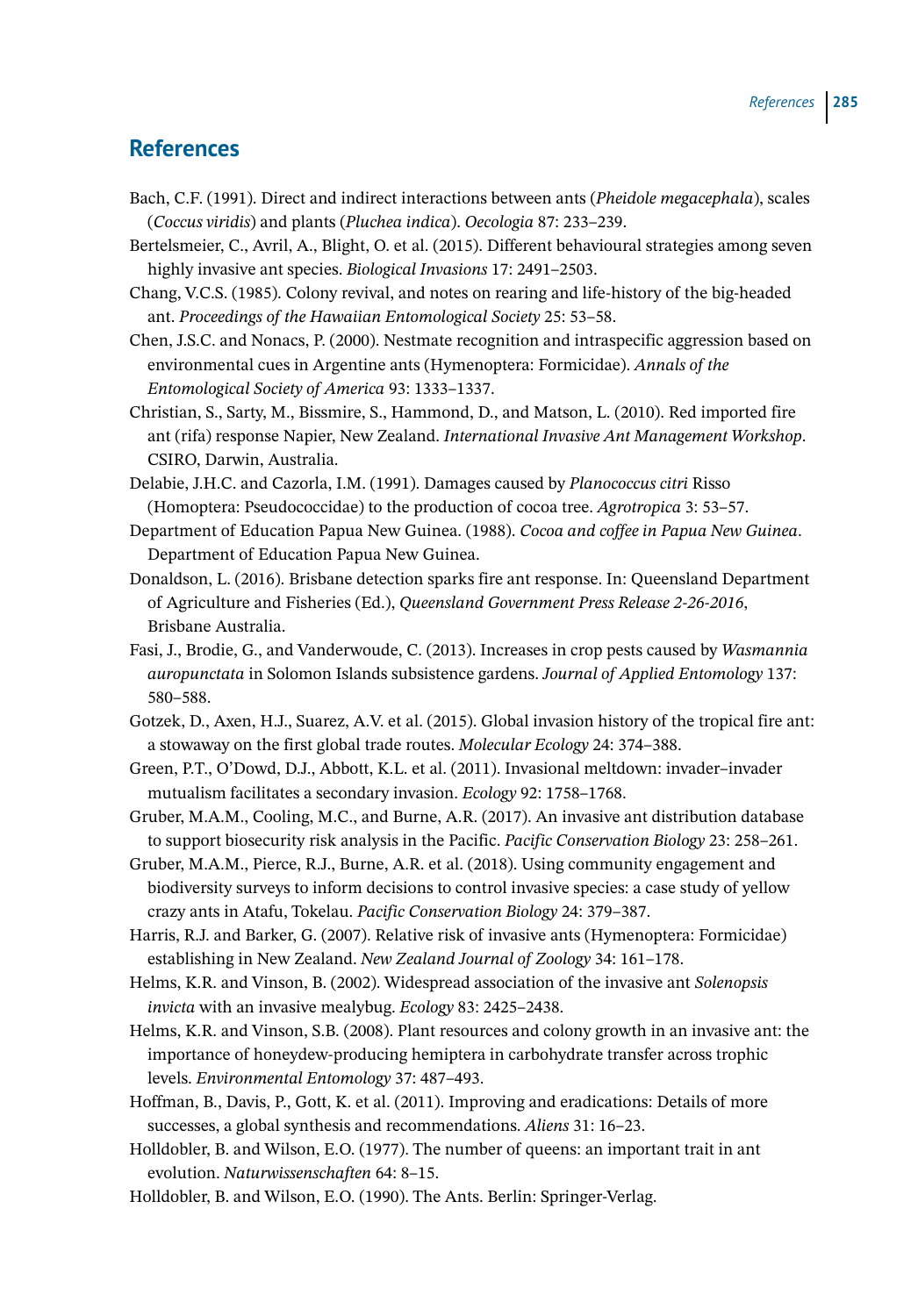Holldobler, B. and Wilson, E.O. (1995). Journey to the Ants. Cambridge: Harvard University Press. Holway, D.A. (1999). Competitive mechanisms underlying the displacement of native ants by the invasive Argentine ant. *Ecology* 80: 238–251.

Holway, D.A., Lach, L., Suarez, A.V. et al. (2002). The causes and consequences of ant invasions. *Annual Review of Ecology and Systematics* 33: 181–233.

Human, K.G. and Gordon, D.M. (1996). Exploitation and interference competition between the invasive Argentine ant, *Linepithema humile*, and native ant species. *Oecologia* 105: 405–412.

- Ikin, R. (1984). Cocoa tree-ant. *Quart Newsl FAO Asia Pac Plant ProtectComm* 27: 8.
- International Monetary Fund. (2020). World Economic Outlook Database.

IUCN/SSC Invasive Species Specialist Group (2004). Pacific Ant Prevention Plan, International Union for the Conservation of Nature.

Jahn, G.C. and Beardsley, J.W. (1994). Big-headed ants, *Pheidole megacephala:* interference with the biological control of gray pineapple mealybugs. In: Exotic Ants: Biology, Impact and Control of Introduced Species (ed. D.F. Williams), 199–205. Westview Press.

Kirschenbaum, R. (2007). Behavioral Ecology of Invasive Ants in Hawaii. University of Hawaii.

Kirschenbaum, R. and Grace, J.K. (2007). Agonistic interactions of four ant species occurring in Hawaii with *Coptotermes formosanus* (Isoptera: Rhinotermitidae). *Sociobiology* 50: 643–651.

Lee, D.J., Motoki, M., Vanderwoude, C. et al. (2015). Taking the sting out of little fire ant in Hawaii. *Ecological Economics* 111: 100.

Lester, P.J. and Tavite, J. (2004). Long-legged ants, *Anoplolepis gracilipes* (Hymenoptera: Fonnicidae), have invaded Tokelau, changing composition and dynamics of ant and invertebrate communities. *Pacific Science* 58: 391–401.

Lowe, S., Browne, M., Boudjelas, S., and De Poorter, M. (2000). *100 of the World's Worst Invasive Alien Species: A Selection from the Global Invasive Species Database*. The Invasive Species Specialist Group (ISSG) a specialist group of the Species Survival Commission (SSC) of the World Conservation Union (IUCN), Auckland, New Zealand.

Mack, R.N., Simberloff, D., Lonsdale, W.M. et al. (2000). Biotic invasions: causes, epidemiology, global consequences and control. *Ecological Applications* 10: 689–710.

McGlynn, T.P. (1999). The worldwide transfer of ants: geographical distribution and ecological invasions. *Journal of Biogeography* 26: 535–548.

Moller, H. (1996). Lessons for invasion theory from social insects. *Biological Conservation* 78: 125–142.

Morrison, L.W. (2016). The ecology of ants (Hymenoptera: Formicidae) on islands. *Myrmecological News* 23: 1–14.

- Ndoutoume-Ndong, A. and Mikissa, B. (2007). Influence de la présence de la fourmi *Wasmannia auropunctata* (Roger 1863) (Hymenoptera: Formicidae) sur les autres espèces de fourmis dans la réserve de la lopé (centre du gabon). *Annales - Societe Entomologique de France* 43: 155–158.
- Neumann, G., O'Dowd, D.J., Gullan, P.J., and Green, P.T. (2016). Diversity, endemism and origins of scale insects on a tropical oceanic island: implications for management of an invasive ant. *Journal of Asia-Pacific Entomology* 19: 159–166.
- Nishida, G.M. and Evenhuis, N.L. (2000). *Arthropod Pests of Conservation Significance in the Pacific: A Preliminary Assessment of Selected Groups*. Pacific Biological Survey Bishop Museum, 28 p.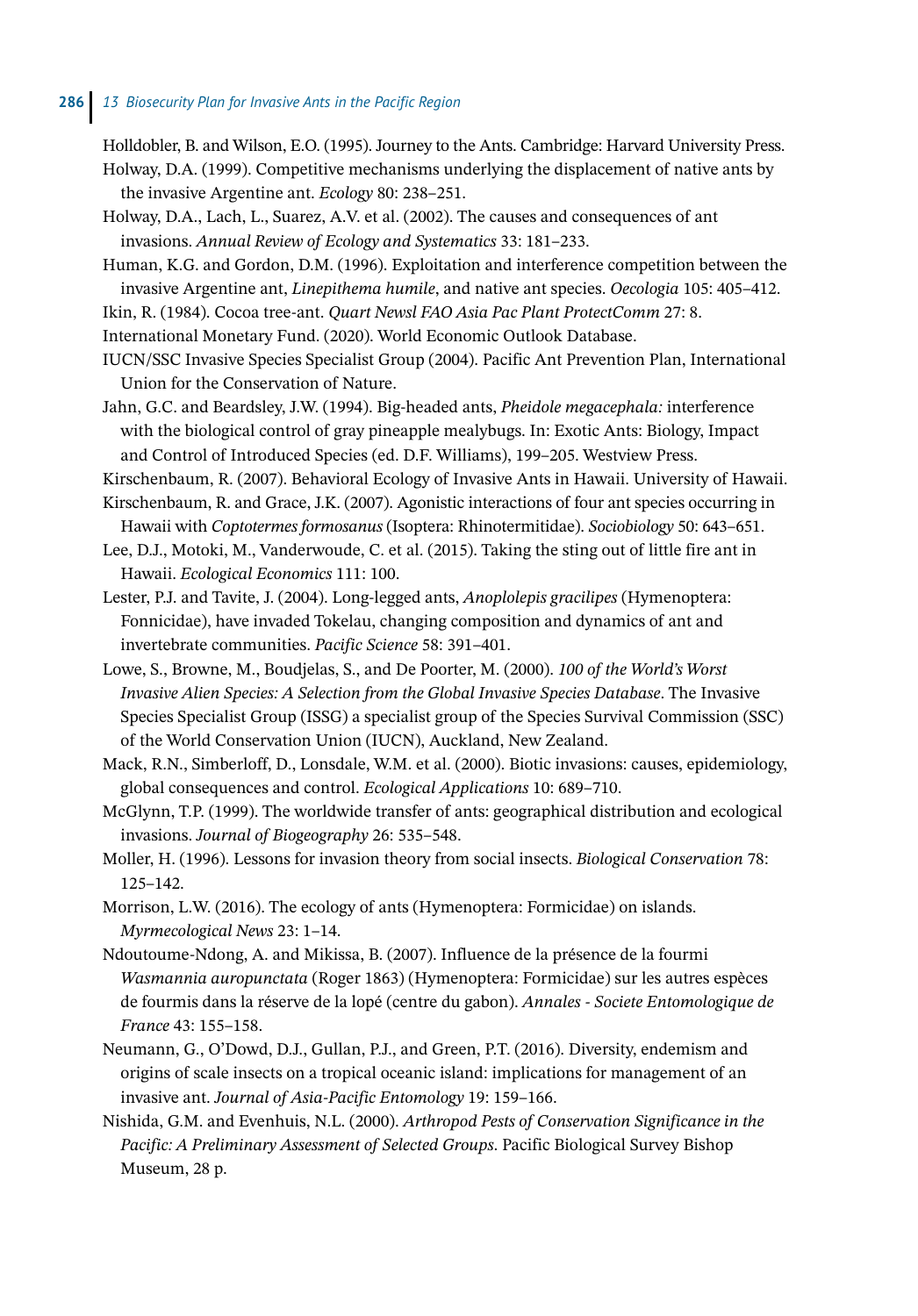- O'Dowd, D.J. and Green, P.T. (2009). Invasional meltdown: do invasive ants facilitate secondary invasions? In: Ant Ecology, Consequences of Ant Invasions (eds. L. Lach, C. Parr and K. Abbott), 265–266.
- O'Dowd, D.J., Green, P.T., and Lake, P.S. (2003). Invasional "meltdown" on an oceanic island. *Ecology Letters* 6: 812–817.
- Olsen, A.R. and Miles, J.E. (2005). New records of the ant *Monomorium destructor* (Jerdon, 1850) in Palau. *Pan-Pacific Entomologist* 81: 101–102.
- Passera, L. (1994). Characteristics of tramp ants. In: Exotic Ants: Biology, Impact and Control of Introduced Species (ed. D.F. Williams), 22–43. Boulder, CO: Westview Press.
- Peck, R.W., Banko, P.C., Donmoyer, K., Kropidlowski, S., and Pollock, A. (2015). *Efforts to Eradicate Yellow Crazy Ants on Johnston Atoll: Results from Crazy Ant Strike Team IX December 2014 to June 2015*. Hawai'i Cooperative Studies Unit, University of Hawai'i Hilo Hawaii.
- Porter, S.D. and Savignano, D.A. (1990). Invasion of polygyne ants decimates native ants and disrupts arthropod community. *Ecology* 71: 2095–2106.
- Rao, N.S., Veeresh, G.K., and Viraktamath, C.A. (1991). Dispersal and spread of crazy ant *Anoplolepis longipes* (Jerdon) (Hymenoptera: Formicidae). *Environment and Ecology* 9: 682–686.
- Reimer, N.J. (1994). Distribution and impact of alien ants in vulnerable Hawaiian ecosystems. In: *Exotic Ants: Biology, Impact, and Control of Introduced Species* (ed. D.F. Williams), 11–22. Boulder: Westview Press.
- Reimer, N., Beardsley, J.W., and Jahn, G. (1990). Pest ants in the Hawaiian Islands. In: Applied Myrmecology: A World Perspective (eds. R.K. Vander Meer, K. Jaffe and A. Cedeno), 40–50. Oxford: Westview Press.
- Rowles, A.D. and O'Dowd, D.J. (2007). Interference competition by Argentine ants displaces native ants: implications for biotic resistance to invasion. *Biological Invasions* 9: 73–85.
- Sarty, M. (2009). Fire ant eradicated at port of Napier. *Biosecurity Magazine* 73: 10.
- de Souza, A.L.B., Delabie, J.H.C., and Fowler, H.G. (1998). *Wasmannia* spp. (Hym. Formicidae) and insect damages to cocoa in Brazilian farms. *Journal of Applied Entomology* 122: 339–341.
- Souza, E., Follett, P.A., Price, D.K., and Stacy, E.A. (2008). Field suppression of the invasive ant *Wasmannia auropunctata* (Hymenoptera: Formicidae) in a tropical fruit orchard in Hawaii. *Journal of Economic Entomology* 101: 1068–1074.
- Spring, D. and Kompas, T. (2015). Managing risk and increasing the robustness of invasive species eradication programs. *Asia & the Pacific Policy Studies* 2: 485–493.
- Stanley, M.C. (2004). Review of the Efficiacy of Baits Used for Ant Control and Eradication. Landcare Research.
- Suhr, E.L., McKechnie, S.W., and O'Dowd, D.J. (2009). Genetic and behavioural evidence for a city-wide supercolony of the invasive argentine ant *Linepithema humile* (Mayr) (Hymenoptera: Formicidae) in southeastern Australia. *Australian Journal of Entomology* 48: 79–83.
- Taniguchi, G., Thomson, T., and Sipes, B. (2005). Control of the big-headed ant, *Pheidole megacephala,* (Hymenoptera: Formicidae) in pineapple cultivation using amdro in bait stations. *Sociobiology* 45: 1–7.